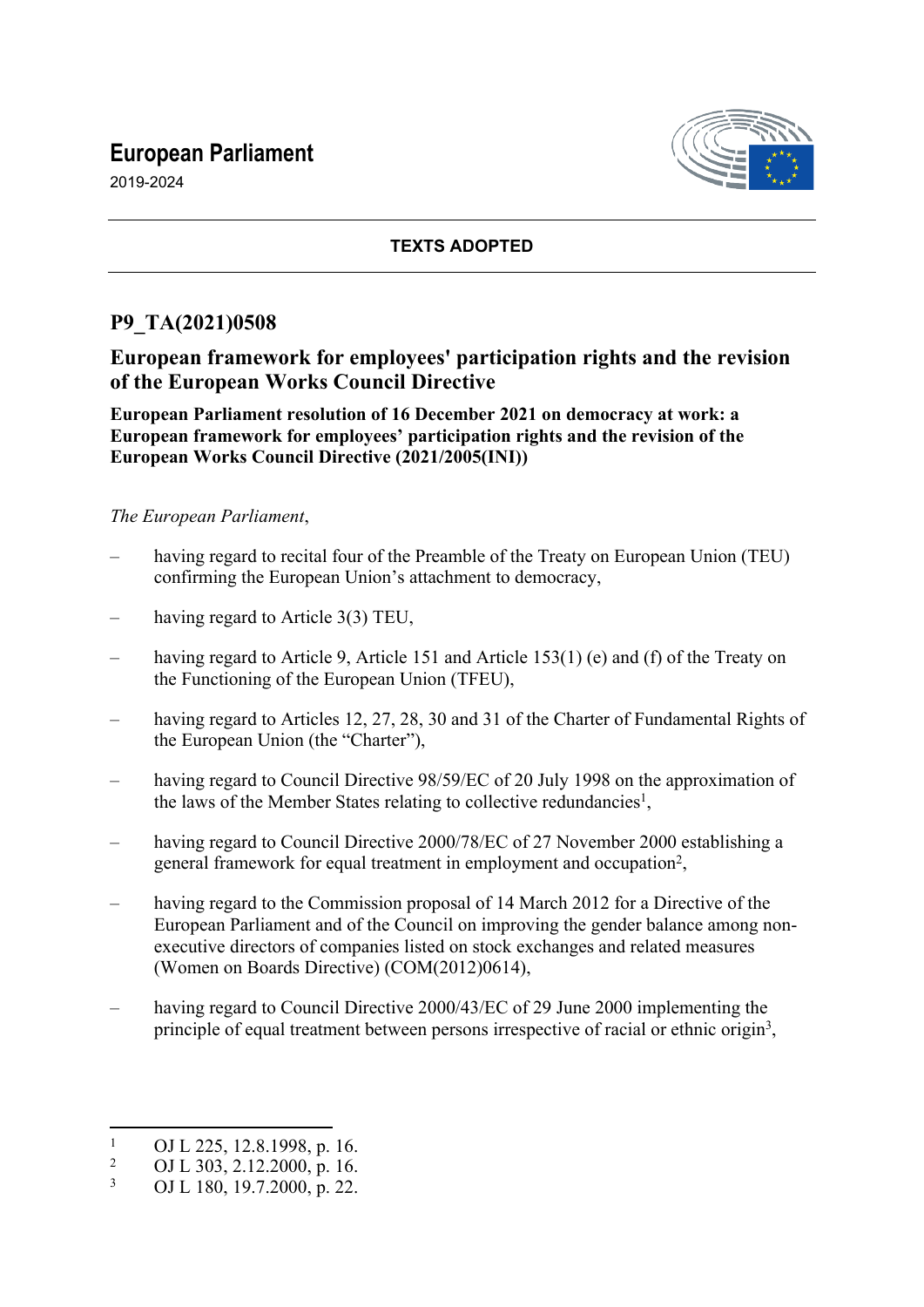- having regard to Regulation (EU) No 492/2011 of the European Parliament and of the Council of 5 April 2011 on freedom of movement for workers within the Union<sup>1</sup>,
- having regard to Council Directive 2001/23/EC of 12 March 2001 on the approximation of the laws of the Member States relating to the safeguarding of employees' rights in the event of transfers of undertakings, businesses or parts of undertakings or businesses<sup>2</sup>,
- having regard to Council Directive 2001/86/EC of 8 October 2001 supplementing the Statute for a European Company with regard to the involvement of employees<sup>3</sup> and Council Directive 2003/72/EC of 22 July 2003 supplementing the Statute for a European Cooperative Society with regard to the involvement of employees<sup>4</sup>,
- having regard to Directive 2002/14/EC of the European Parliament and of the Council of 11 March 2002 establishing a general framework for informing and consulting employees in the European Community<sup>5</sup>,
- having regard to the study of its Policy Department for Citizens' Rights and Constitutional Affairs of May 2012 on relations between company supervisory bodies and management, which proposes amending Directive 2002/14/EC on informing and generally consulting employees to include employee representatives in company boardrooms,
- having regard to Directive 2004/25/EC of the European Parliament and of the Council of 21 April 2004 on takeover bids<sup>6</sup>,
- having regard to Directive 2005/56/EC of the European Parliament and of the Council of 26 October 2005 on cross-border mergers of limited liability companies<sup>7</sup>,
- having regard to Directive 2009/38/EC of the European Parliament and of the Council of 6 May 2009 on the establishment of a European Works Council or a procedure in Community-scale undertakings and Community-scale groups of undertakings for the purposes of informing and consulting employees<sup>8</sup> (the European Works Council Directive).
- having regard to the European Added Value Assessment of January 2021 entitled 'European works councils (EWCs) – legislative-initiative procedure: revision of European Works Councils Directive',
- having regard to the opinion of the European Economic and Social Committee of 9 June 2021 on no green deal without a social deal<sup>9</sup>,

9 OJ C 341, 24.8.2021, p. 23.

<sup>1</sup> OJ L 141, 27.5.2011, p. 1.

<sup>2</sup> OJ L 82, 22.3.2001, p. 16.

<sup>3</sup> OJ L 294, 10.11.2001, p. 22.

<sup>4</sup> OJ L 207, 18.8.2003, p. 25.

<sup>5</sup> OJ L 80, 23.3.2002, p. 29.

<sup>6</sup> OJ L 142, 30.4.2004, p. 12.

<sup>7</sup> OJ L 310, 25.11.2005, p. 1.

<sup>8</sup> OJ L 122, 16.5.2009, p. 28.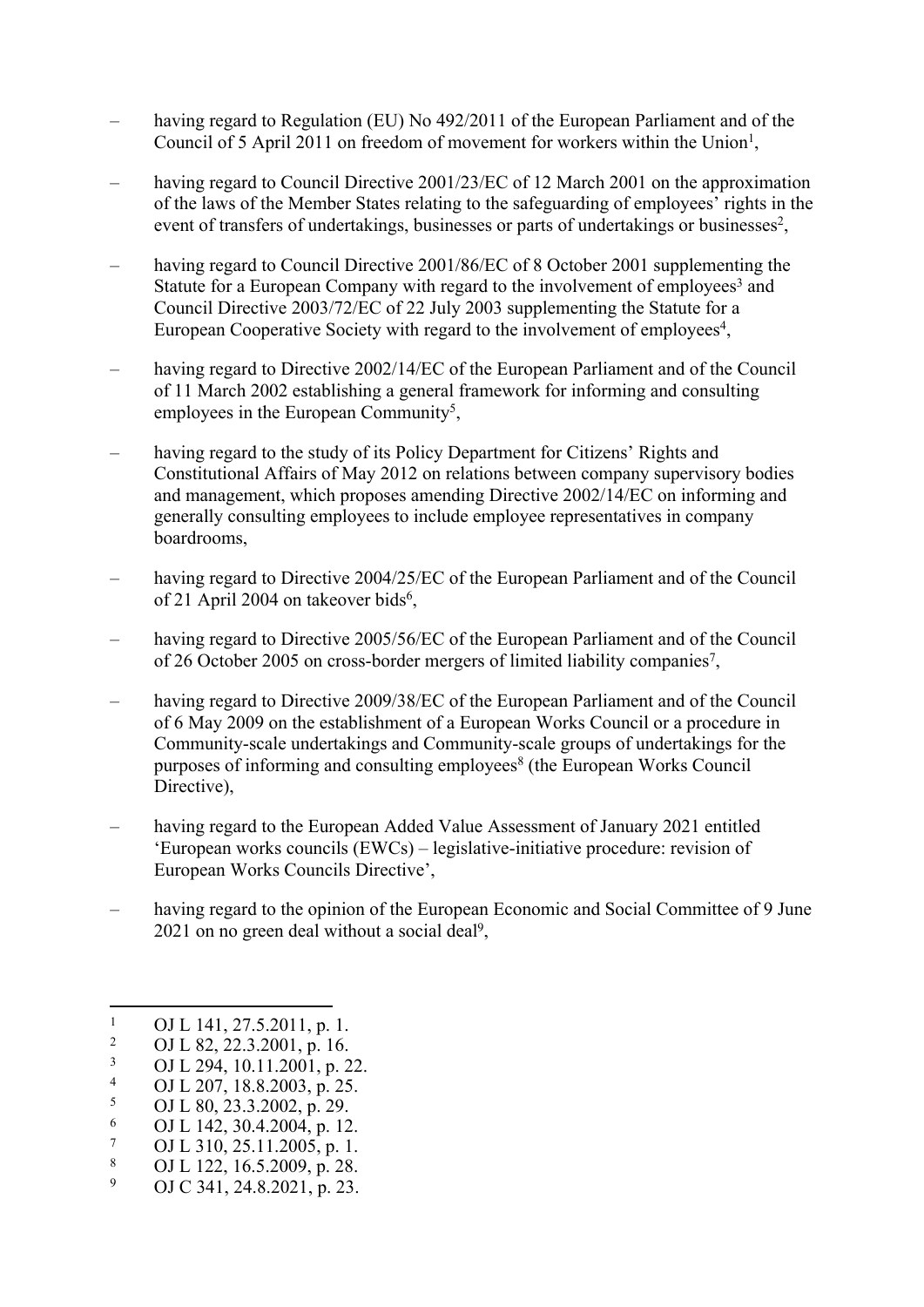- having regard to the opinion of the European Economic and Social Committee of 2 December 2020 on an industrial transition towards a green and digital European economy: regulatory requirements and the role of social partners and civil society<sup>1</sup>,
- having regard to the opinion of the European Economic and Social Committee of 29 October 2020 on social dialogue as an important pillar of economic sustainability and the resilience of economies taking into account the influence of lively public debate in the Member States<sup>2</sup>,
- having regard to the opinion of the European Economic and Social Committee of 31 August 2020 on an EU legal framework on safeguarding and strengthening workers' information, consultation and participation,
- having regard to the opinion of the European Economic and Social Committee of 17 October 2018 on the package on European company law<sup>3</sup>,
- having regard to the opinion of the European Economic and Social Committee of 16 March 2016 entitled 'Upgrading the Single Market: more opportunities for people and businesses'<sup>4</sup> , which calls for greater worker involvement in business governance,
- having regard to the opinion of the European Economic and Social Committee of 20 March 2013 on employee involvement and participation as a pillar of sound business management and balanced approaches to overcoming the crisis<sup>5</sup>,
- having regard to its resolution of 12 March 2009 on employees' participation in companies with a European statute and other accompanying measures<sup>6</sup>,
- having regard to its resolution of 14 June 2012 on the future of European company law<sup>7</sup>,
- having regard to its resolution of 15 January 2013 with recommendations to the Commission on information and consultation of workers, anticipation and management of restructuring<sup>8</sup>,
- having regard to its resolution of 12 September 2013 on cross-border collective bargaining and transnational social dialogue<sup>9</sup>,
- having regard to its resolution of 17 December 2020 on a strong social Europe for Just Transitions<sup>10</sup>,

- OJ C 161, 6.6.2013, p. 35.
- 6 OJ C 87 E, 1.4.2010, p. 133. 7
- OJ C 332 E, 15.11.2013, p. 78. 8
- OJ C 440, 30.12.2015, p. 23. 9
- <sup>9</sup> OJ C 93, 9.3.2016, p. 161.
- OJ C 445, 29.10.2021, p. 75.

<sup>1</sup> OJ C 56, 16.2.2021, p. 10.

 $\overline{2}$ OJ C 10, 11.1.2021, p. 14.

<sup>3</sup> OJ C 62, 15.2.2019, p. 24. 4

OJ C 177, 18.5.2016, p. 1. 5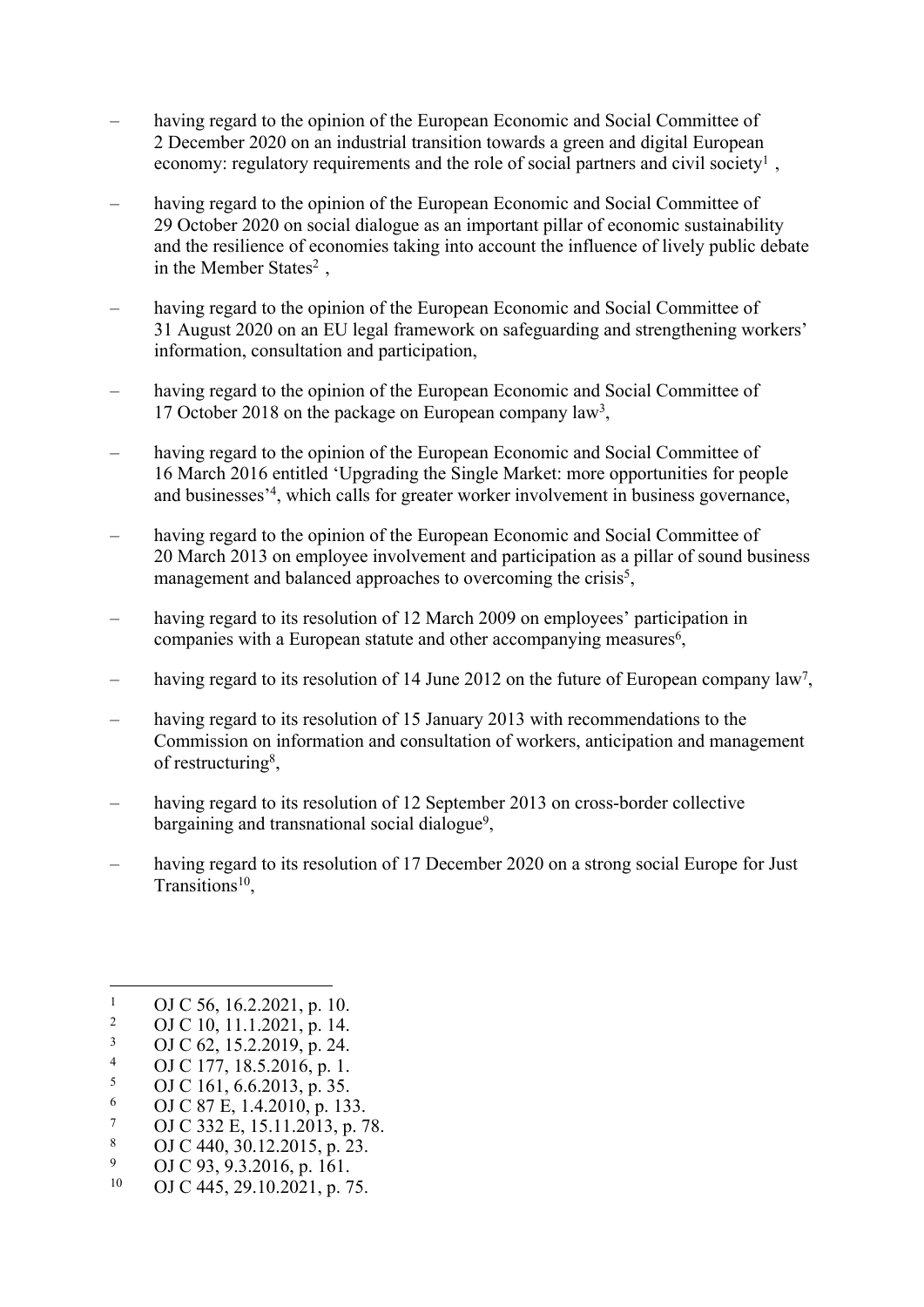- having regard to its resolution of 21 January 2021 on the new EU Strategy for Gender Equality<sup>1</sup>, which calls for an urgent end to the deadlock in the Council in order to adopt the proposed directive on improving the gender balance among non-executive directors of companies listed on stock exchanges and related measures (COM(2012)0614),
- having regard to the Commission communication of 12 December 2012 entitled 'Action Plan: European company law and corporate governance – a modern legal framework for more engaged shareholders and sustainable companies' (COM(2012)0740),
- having regard to the resolution of the European Trade Union Confederation of 22 October 2014 entitled 'Towards a new framework for more democracy at work',
- having regard to the position of the European Trade Union Confederation of 9-10 December 2020 on a new EU framework on information, consultation and board-level representation for European company forms and for companies making use of EU company law instruments enabling company mobility,
- having regard to the University of Leuven research project of May 2016 entitled 'European Works Councils on the Move: Management Perspectives on the Development of a Transnational Institution for Social Dialogue',
- having regard to the position of the European Trade Union Confederation of 15-16 March 2017 on a modern European Works Council (EWC) Directive in the digital era,
- having regard to the report of the European Women's Lobby of February 2012 entitled 'Women on boards in Europe: from a snail's pace to a giant leap? Progress, gaps and good practice',
- having regard to the study of the International Labour Organization (ILO) of February 2010 entitled 'A comparative overview of terms and notions on employee participation,
- having regard to the ILO study of November 2018 on corporate governance models: structure, diversity, evaluation and prospects,
- having regard to the G20/OECD Principles of Corporate Governance of 2015 and the statement of the Trade Union Advisory Committee to the OECD of 28 May 2021,
- having regard to the third Eurofound European Company Survey of 14 December 2015 on direct and indirect employee participation,
- having regard to the fourth Eurofound European Company Survey of 13 October 2020 on workplace practices unlocking employee potential,
- having regard to Principles 7 and 8 of the European Pillar of Social Rights (EPSR),
- having regard to the Commission communication of 4 March 2021 on the European Pillar of Social Rights Action Plan (COM(2021)0102),

<sup>1</sup> OJ C 456, 10.11.2021, p. 208.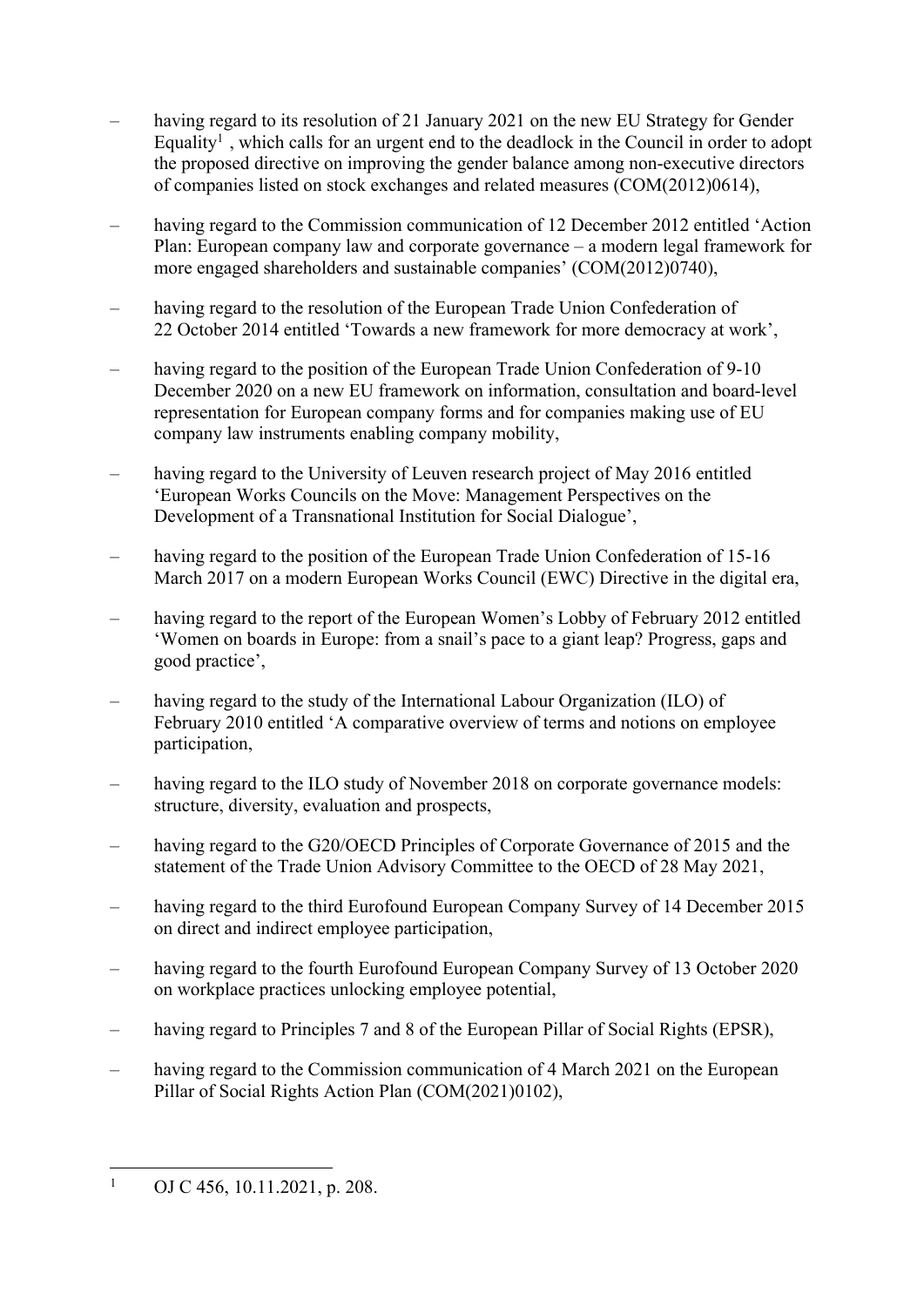- having regard to the Porto Declaration and Porto Social Commitment,
- having regard to Rule 54 of its Rules of Procedure,
- having regard to the report of the Committee on Employment and Social Affairs (A9- 0331/2021),
- A. whereas democracy in general and democracy at work in particular are core values of the European Union and provide a very solid foundation on which to strengthen Europe's resilience and social contract; whereas these core values are also incorporated in the Community Charter of the Fundamental Social Rights of Workers and the Charter and the EPSR; whereas work is a crucial activity that provides structure in society, providing not only a means for living, but also for individual development and connection with society; whereas action is needed to ensure the balance of bargaining power between employers and employees, which can be improved by strengthening democracy at work;
- B. whereas social partnership and collective bargaining between representatives of employees and employers at national level and social dialogue at EU level are key elements of the European Social Model, whose shared legacy of social dialogue, workers' participation, collective bargaining, employee representation on boards, health and safety representation, and tripartism are the building blocks of a diverse and economically, socially and environmentally sustainable future;
- C. whereas the regulatory landscape of the Union in the field of employment law and company law remains excessively fragmented, which could result in a lack of legal certainty on applicable rules and rights for both employers and employees; whereas it is essential to reinforce the Union's toolkit in these fields by introducing an ambitious framework directive that streamlines and simplifies the applicable legislation, and reinforces workers' rights, notably the right to information, consultation and participation;
- D. whereas democracy at work plays a key role in strengthening human rights in the workplace and society, not least when workers' representatives, including trade unions are actively involved in business due diligence processes; whereas more democracy at work, coupled with increased transparency, would be an effective way of addressing the inequalities at work and in society; whereas democracy at work can improve trust in democratic values and motivate workers to engage in democratic culture and practices;
- E. whereas the promotion of democracy at work calls for the safeguarding and upholding of various social and labour rights and principles, including the right to collective organisation and action; whereas high levels of democracy at work are associated with better quality employment relationships, stability, higher wages and higher levels of health and safety protection, including harassment in the workplace; whereas social justice and, in particular, democracy at work are firmly embedded in international and European human rights instruments and standards; whereas democracy at work has been enlightening social progress in Europe and the world for more than a century; whereas the ILO was founded in 1919 with the firm belief that universal peace can be established only if it is based on social justice<sup>1</sup>; whereas social dialogue, collective

<sup>1</sup> See: ILO Constitution of 1919 and ILO Declaration of Philadelphia of 1944.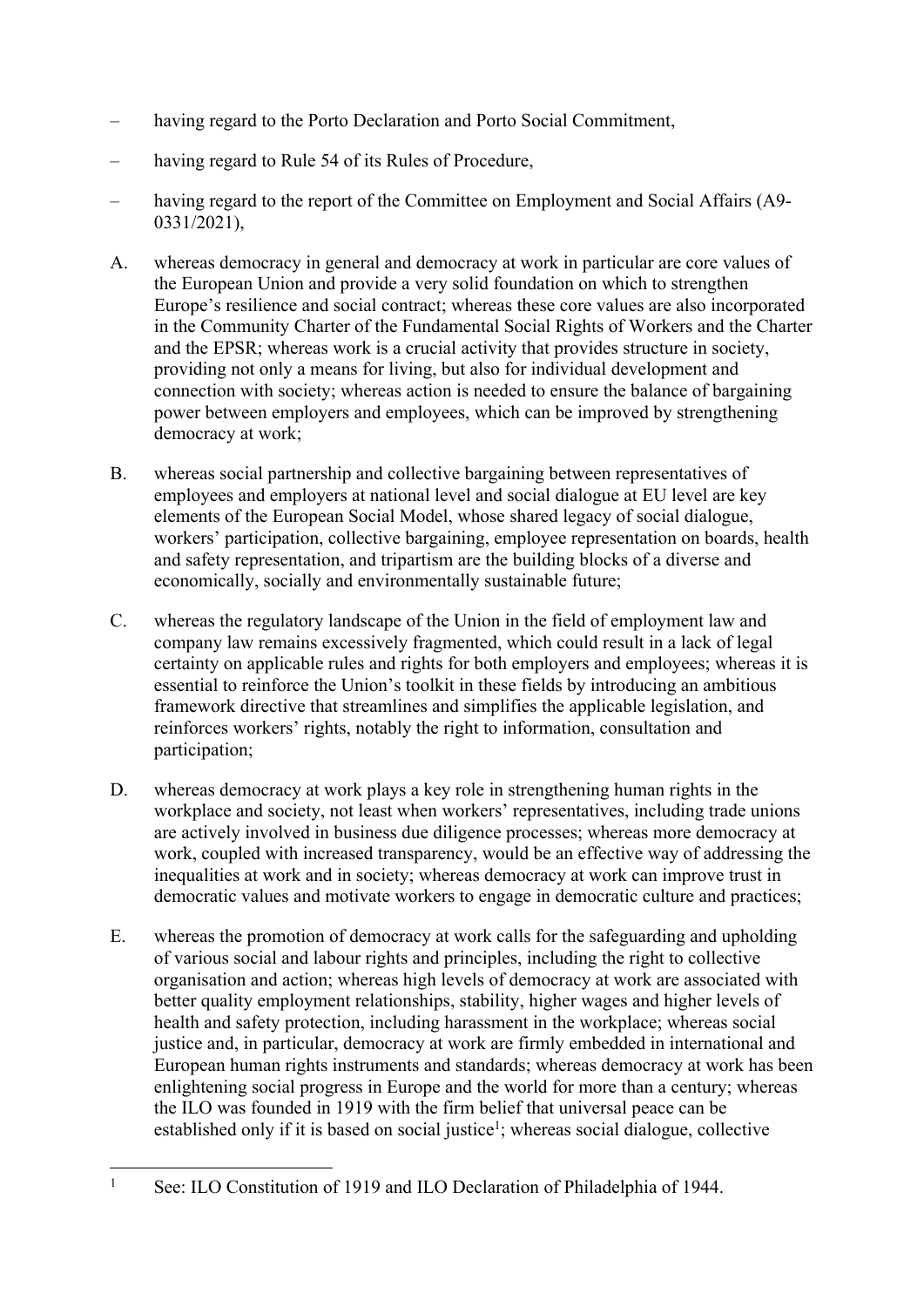bargaining and workers' representation form core ILO values and rights and are provided for in numerous ILO Conventions and Recommendations, whereas also the Council of Europe counts democracy at work amongst its core values as expressed by the European Convention of Human Rights and the European Social Charter;

- F. whereas workers' representation and participation, as well as collective bargaining coverage, are essential for the enforcement of workers' rights and the proper functioning of companies; whereas Eurofound reported<sup>1</sup> that fewer than one third (31 %) of companies in the EU facilitated the regular direct participation of employees in organisational decision-making in 2019;
- G. whereas, according to the G20/OECD Principles of Corporate Governance of 2015, '[t]he degree to which employees participate in corporate governance depends on national laws and practices, and may vary from company to company as well';
- H. whereas trade unions and workers' representatives have played a key role in mitigating the impact of the COVID-19 pandemic in the workplace, from the introduction of measures to protect the health and safety of workers, notably essential workers in highly exposed workplaces, to the implementation of job retention schemes, such as short-time work, and new forms of work organisation, such as working from home;
- I. whereas the COVID-19 pandemic has aggravated pre-existing gender inequalities in the labour market and widened the gender gap in labour force participation; whereas this has affected, in particular, highly feminised sectors with low pay and poor working conditions, with a large number of women working on the frontline, especially as health professionals, care workers, cleaning and maintenance workers, domestic workers, fighting the virus while often also having to balance family responsibilities during lockdowns;
- J. whereas a significant number of restructuring processes are currently underway as a result of the COVID-19 crisis; whereas the disruptive impact of the pandemic has temporarily accelerated the pace of company restructuring and enlarged the scope thereof, especially in certain sectors; whereas the consultation of workers and their participation and collective bargaining are essential to address the positive and negative impacts of restructuring; whereas technological developments, the transition to a lowcarbon economy and the economic and social recovery from the COVID-19 pandemic provide an opportunity to transition workplaces into high-involvement forms of work organisation at all levels; whereas, according to Eurostat, Member States with well developed industrial relations systems, working arrangements and short-working schemes performed better than the EU average in 2020 and far fewer workers lost their job;
- K. whereas research shows that participation in the workplace contributes to company performance, job quality and well-being; whereas, according to Eurofound<sup>2</sup>, fewer than one third (31 %) of companies in the EU27 facilitated the regular direct participation of employees in organisational decision-making in 2019 and the strength of worker

<sup>1</sup> [https://www.eurofound.europa.eu/news/news-articles/companies-capitalise-on-direct](https://www.eurofound.europa.eu/news/news-articles/companies-capitalise-on-direct-employee-involvement-to-enhance-performance-and-well-being)[employee-involvement-to-enhance-performance-and-well-being](https://www.eurofound.europa.eu/news/news-articles/companies-capitalise-on-direct-employee-involvement-to-enhance-performance-and-well-being)

<sup>2</sup> European Company Survey 2019.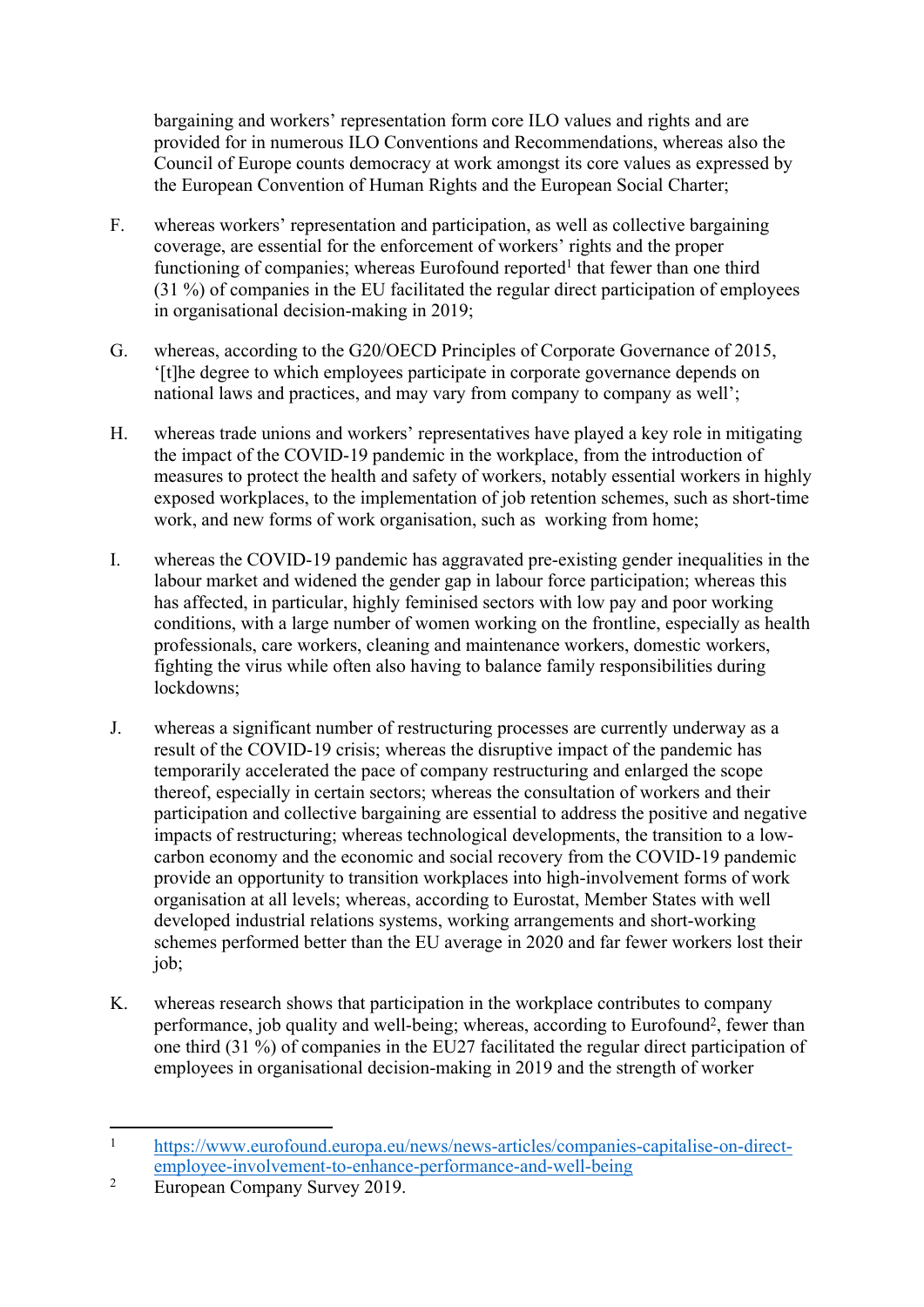participation in the EU has declined over the past decade<sup>1</sup>; whereas over half of establishments in Sweden (56 %) and Denmark (55 %) were characterised by regular, high-influence direct engagement with employees; whereas the same can be said of only around one fifth of establishments in Poland (20 %) and the Netherlands (21 %);

- L. whereas sustainable corporate governance can only be achieved with employee involvement;
- M. whereas according to the ILO study of February 2010 entitled 'A comparative overview of terms and notions on employee participation', 'there is a large variety of models dealing with workers' participation or employee involvement' and 'in some national systems [...] workers have the right to elect representatives to the company's supervisory or administrative organs';
- N. whereas sustainable companies are distinguished by the fact that they have mechanisms for expressing the voice of workers and including workers' views in the process of taking strategic decisions that have an impact on the workforce and entire communities and regions<sup>2</sup>;
- O. whereas studies have shown that worker participation enhances productivity, the engagement of workers, innovation and work organisation, supports the transition to a carbon-neutral, climate-neutral, resource-efficient and circular economy<sup>3</sup> and gender equality, improves good work organisation and decision making, and provides alternatives to crisis-induced employment reduction;
- P. whereas gender and pay gaps continue to exist in decision-making bodies, preventing women's full participation and their contribution to economic and social life, resulting in persistently high levels of under-employment of women, which have a severe impact on society and economic growth;
- Q. whereas according to the Opinion of the European Economic and Social Committee of 17 October 2018 on the package on European company law, the role of European works councils should be enhanced in the event of large company transformations, in accordance with Directive 2009/38/EC;
- R. whereas employees are not mere 'stakeholders' of companies, but 'constituting parties' alongside shareholders and managers; whereas worker participation in companies is a

<sup>1</sup> European Trade Union Institute, 2021, 'Benchmarking Working Europe 2020 – Covid-19 and the world of work: the impact of a pandemic'.

<sup>2</sup> Rapp, M. S., Wolff, M., Udoieva, I., Hennig, J. C., 'Mitbestimmung im Aufsichtsrat und ihre Wirkung auf die Unternehmensführung', Hans-Böckler-Stiftung, No 424, June 2019; Ernst and Young, Study on directors' duties and sustainable corporate governance, July 2020.

<sup>3</sup> Guidelines for a just transition towards environmentally sustainable economies and societies for all, [https://www.ilo.org/wcmsp5/groups/public/---ed\\_emp/--](https://www.ilo.org/wcmsp5/groups/public/---ed_emp/---emp_ent/documents/publication/wcms_432859.pdf) [emp\\_ent/documents/publication/wcms\\_432859.pdf;](https://www.ilo.org/wcmsp5/groups/public/---ed_emp/---emp_ent/documents/publication/wcms_432859.pdf) Employment and Social Developments in Europe 2021, see [https://op.europa.eu/en/publication-detail/-](https://op.europa.eu/en/publication-detail/-/publication/e823d46f-e518-11eb-a1a5-01aa75ed71a1/language-en) [/publication/e823d46f-e518-11eb-a1a5-01aa75ed71a1/language-en](https://op.europa.eu/en/publication-detail/-/publication/e823d46f-e518-11eb-a1a5-01aa75ed71a1/language-en)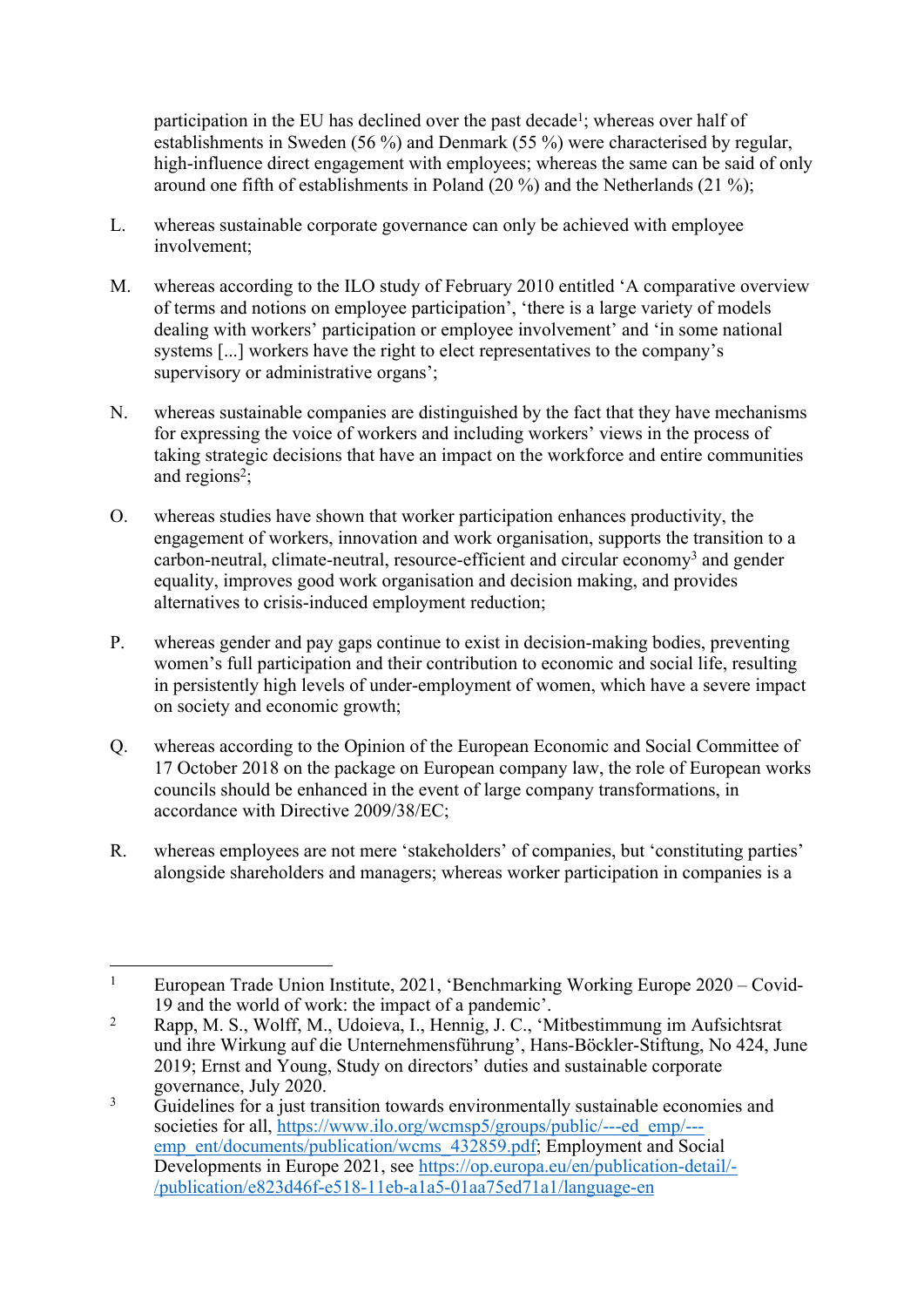key component of a pluralistic model of corporate governance based on democratic principles, fairness and efficiency<sup>1</sup>;

- S. whereas the active inclusion of workers in companies' decision-making processes will be essential to ensure the fast, substantial and sustainable policy and strategy changes required by the twin digital and green transitions, which will herald significant changes in the world of work; whereas it will also lead to better inclusion of the most vulnerable workers in the process of transitioning towards a green and digital economy;
- T. whereas the recovery plan offers to both employers and workers an unprecedented opportunity for innovation in financing sustainable and digital investments and projects; whereas the timely and effective involvement of employees in the programming and execution of these projects is essential in order to adequately identify, anticipate and manage their potential transformative effects on the workplace and relations between social partners;
- U. whereas the COVID-19 pandemic has shown a pressing need for much broader and stronger participation by social partners, especially if the green and digital transitions to a sustainable, fair and social future for the EU is to be achieved;
- V. whereas the Conference on the Future of Europe offers an opportunity to move beyond crisis mode and involve the EU's citizens in shaping its future, thereby strengthening democracy at all levels;
- W. whereas small and medium-sized enterprises (SMEs) provide 6 out of 10 jobs in the EU;

### *Workers' participation in companies*

- 1. Notes the rich and interlocking network of workers' participation at workplaces across the entire Union, from workers and workers' representatives, including trade unions, elected by and from the workforce at the local level, to cross-site works councils in more complex companies, to dedicated health and safety representation, and employee representation on companies' supervisory or administrative boards;
- 2. Acknowledges the different legal frameworks for board-level worker participation in 18 EU Member States; highlights that the scope and intensity of worker participation in company boardrooms varies greatly; highlights that the digital and green transitions are greatly affecting the world of work and that the more resilient and sustainable companies are those with well established systems of workers participation in company matters<sup>2</sup>;
- 3. Is convinced that the workers' voice must be a key component of EU initiatives to ensure sustainable and democratic corporate governance and due diligence on human rights, including with regard to labour, and on climate change and the environment, as well as to reduce the use of unfair practices, such as labour exploitation and unfair

<sup>1</sup> ILO study of November 2018 on corporate governance models: structure, diversity, evaluation and prospects.

<sup>&</sup>lt;sup>2</sup> https://www.boeckler.de/pdf/mbf praes\_arguments\_co\_determination.pdf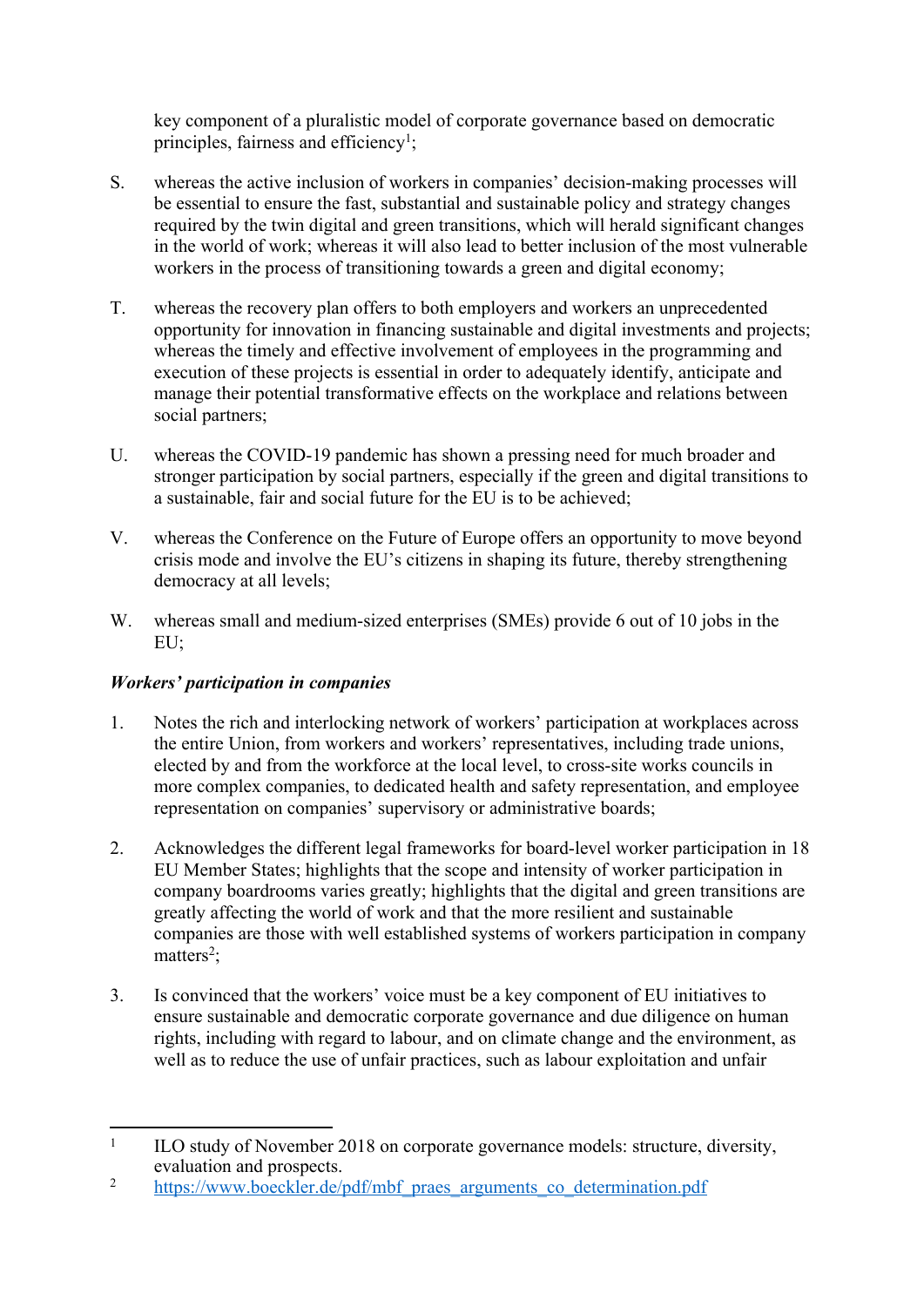competition in the internal market, also, where applicable, in the light of Article 154 TFEU;

- 4. Highlights the importance of continuously improving the education, training and skills policies of the EU and the Member States, including vocational training, in particular to ensure lifelong learning and training, as well as the upskilling and reskilling of all workers;
- 5. Calls on the Commission to respect the agreements between European social partners at both cross-industry and sectoral level, as laid down in the Treaties; highlights that respect for European social partner agreements includes their implementation, at the joint request of the signatory parties, in matters covered by Article 153 TFEU, by means of a Council decision following a proposal from the Commission;
- 6. Notes that through loopholes<sup>1</sup>, the EU Statute for a European Company (Societas Europeae – SE) can inadvertently enable companies to circumvent national regulations, particularly on board-level employee representation; regrets the fact that the 2019 Company Law Package<sup>2</sup> has not resolved these shortcomings and invites the Commission to pursue an evaluation immediately following the Member States' transposition of the package in order to assess the alleged loopholes; notes that some cross-border mergers can strengthen the single market by generating greater synergies between European companies, but that it can, sometimes, give rise to unfair practices that need to be addressed, and that it can also be used to avoid representation rights; stresses that special attention should be paid to complex corporate structures and supply or subcontracting chains in order to ensure respect for social standards;
- 7. Stresses that workers' representatives must have the right to be informed about the use of posted workers in subcontracting chains and be able to contact these workers, in line with the obligation established in Article 8 of the Temporary Agency Work Directive<sup>3</sup>, which obliges the user undertaking to provide information on the use of temporary agency workers to bodies representing workers;
- 8. Highlights that recital 35 of Directive (EU) 2019/2121<sup>4</sup> on cross-border conversions, mergers and divisions states that '[i]n certain circumstances, the right of companies to carry out a cross-border operation could be used for abusive or fraudulent purposes,

<sup>1</sup> . [https://www.etui.org/sites/default/files/R%20121%20Conchon%20BLER%20in%](https://www.etui.org/sites/default/files/R%20121%20Conchon%20BLER%20in%20Europe%20EN%20WEB.pdf) [20Europe%20EN%20WEB.pdf.](https://www.etui.org/sites/default/files/R%20121%20Conchon%20BLER%20in%20Europe%20EN%20WEB.pdf) As it stands, the SE legal framework does not help to safeguard pre-existing board-level employee representation (BLER) rights and even offers the possibility for companies to circumvent national BLER rights (Kluge and Stollt, 2011; Keller and Werner, 2010). It seems that the SE Statute could be used to further three potential bypass strategies, namely the avoidance of BLER; a 'freeze' of BLER; or a reduction in the number of seats allocated to board-level employee representatives, especially where these are occupied by external trade unionists.

<sup>2</sup> Directive (EU) 2019/2121 of the European Parliament and of the Council of 27 November 2019 as regards cross-border conversions, mergers and divisions (OJ L 321 12.12.2019, p. 1).

<sup>3</sup> Directive 2008/104/EC of the European Parliament and of the Council of 19 November 2008 on temporary agency work (OJ L 327, 5.12.2008, p. 9).

<sup>4</sup> Directive (EU) 2019/2121 of the European Parliament and of the Council of 27 November 2019 amending Directive (EU) 2017/1132 as regards cross-border conversions, mergers and divisions (OJ L 321, 12.12.2019, p. 1).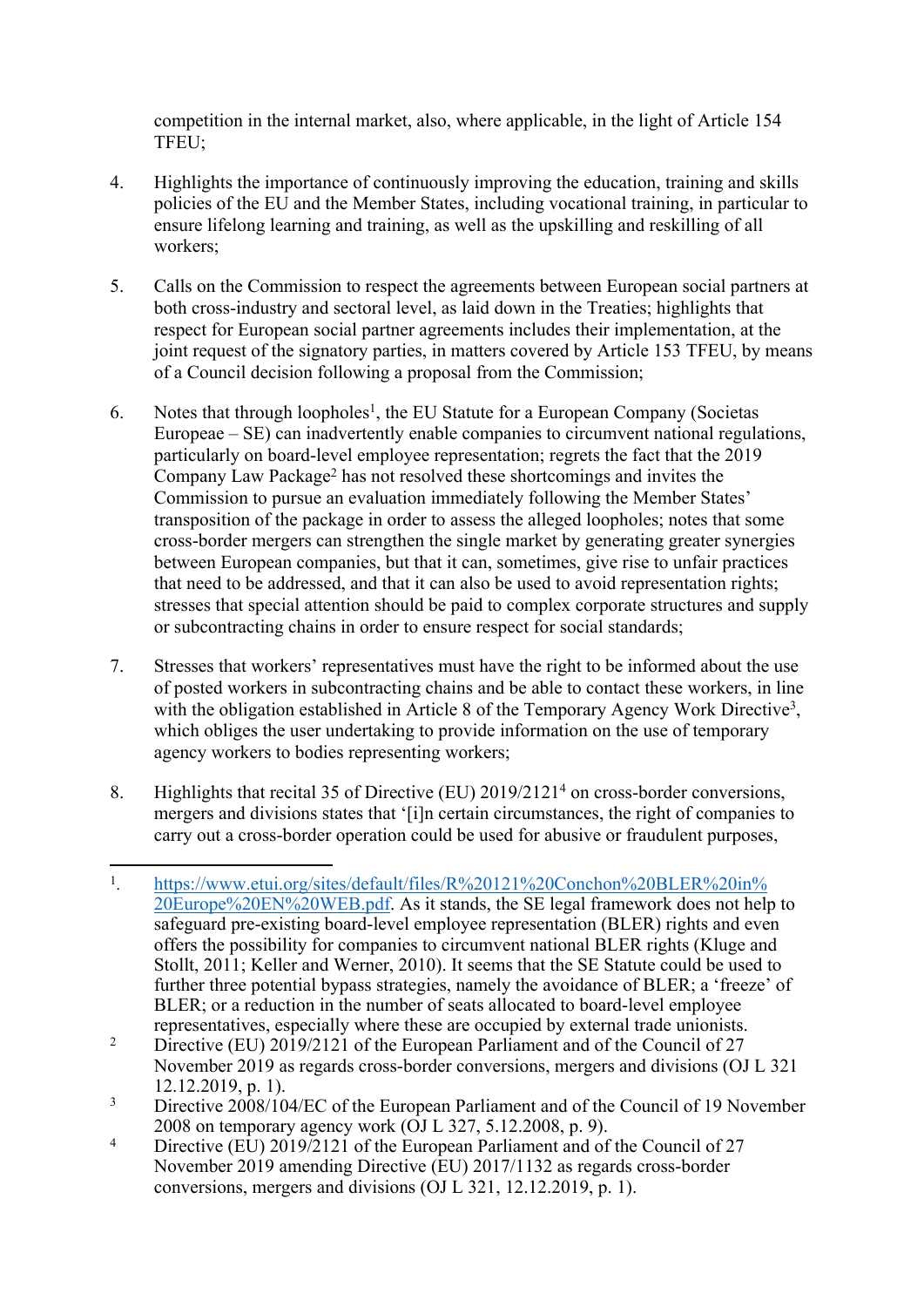such as for the circumvention of the rights of employees, social security payments or tax obligations, or for criminal purposes'; considers it essential, in this regard, to adequately define ambitious EU minimum standards for information, consultation and board-level representation and participation of workers in cases where companies restructure across borders; calls on the Commission, in the context of its forthcoming evaluation of Directive (EU) 2019/2121, to take account of the existence of good practices and the results of studies and assessments of the positive socioeconomic effects and consequences of employee representation in corporate bodies, while also amending existing directives affecting this issue, which can help improve corporate governance; calls on the Commission to develop initiatives to raise awareness and improve knowledge of national and EU rules governing employee representation in corporate bodies in the various Member States and to foster exchanges of best practices, assessing the different forms of worker participation and the socioeconomic effects thereof;

- 9. Reiterates that several EU legal acts concerning workers' board-level representation rights do not establish minimum requirements for board-level representation in European companies in their various forms or for companies that use EU company law instruments to enable cross-border company mobility and legal reorganisation, including cross-border mergers, conversions and divisions<sup>1</sup>; calls on the Commission and on the Member States to take urgent and decisive actions to ensure that European companies respect workers' information, consultation and participation rights and that, accordingly, they comply with existing EU and national legal obligations;
- 10. Calls on the Commission to make the necessary improvements to the frameworks regulating SEs and European Cooperative Societies and, on the basis of a timely evaluation by the Commission, to the Company Law Package, and to amend them to introduce minimum EU rules governing employee participation and representation on supervisory boards, including on gender equality;
- 11. Calls on the Commission and the Member States to establish the necessary conditions and requirements to ensure that at least 80 % of corporations in the EU are covered by sustainable corporate governance agreements by 2030<sup>2</sup>, while also recognising the particular administrative burden associated therewith for SMEs; calls, to this end, for the establishment of strategies agreed with workers to positively influence environmental, social and economic development through governance practices and market presence, to strengthen the role of directors in pursuing the long-term interests of their company, to improve directors' accountability towards integrating sustainability into corporate decision-making, and to promote corporate governance practices that contribute to company sustainability, including corporate reporting, board remuneration, board composition and stakeholder involvement<sup>3</sup>;
- 12. Calls on the Commission to deliver on its commitment to put forward without further delay a directive on binding environmental and human rights due diligence and responsible business conduct, including workers' rights such as the right to organise and

<sup>1</sup> [https://www.eurofound.europa.eu/observatories/eurwork/industrial-relations](https://www.eurofound.europa.eu/observatories/eurwork/industrial-relations-dictionary/directive-on-cross-border-mobility-of-companies)[dictionary/directive-on-cross-border-mobility-of-companies](https://www.eurofound.europa.eu/observatories/eurwork/industrial-relations-dictionary/directive-on-cross-border-mobility-of-companies)

<sup>2</sup> Commission staff working document of 4 March 2021 accompanying its European Pillar of Social Rights Action Plan (SWD(2021)0046).

<sup>3</sup> Commission staff working document of 4 March 2021 accompanying its European Pillar of Social Rights Action Plan (SWD(2021)0046).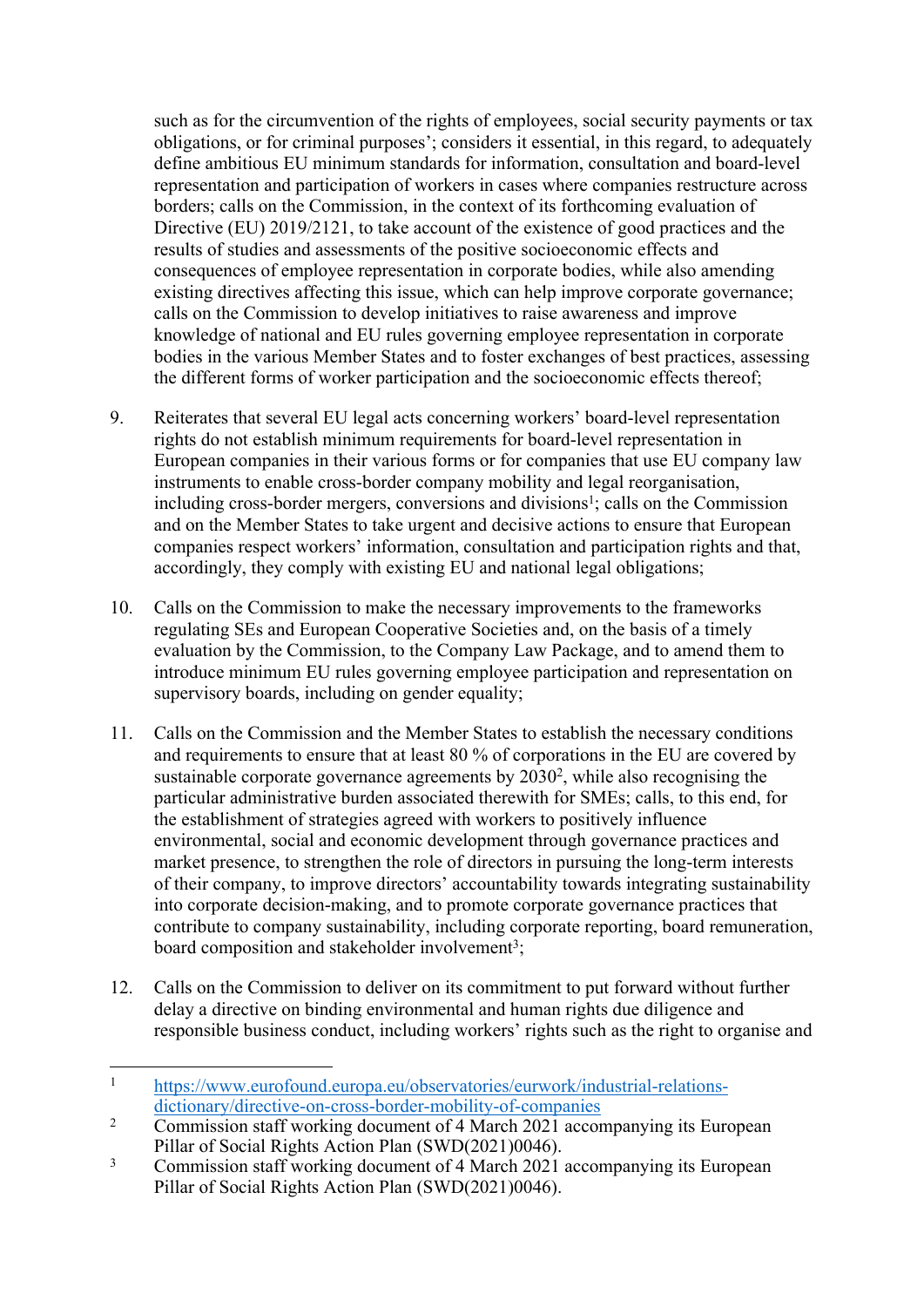collectively bargain, health and safety, and working conditions; stresses that this directive should establish mandatory due diligence requirements covering companies' operations, activities and their business relationships, including supply and subcontracting chains, and should ensure the full involvement of trade unions and workers' representatives throughout the due diligence process, including the development and implementation process;

- 13. Is convinced that introducing new digital technologies has the potential to have a positive impact on the work environment if they are implemented and monitored in a trustworthy manner, which will require timely and meaningful information and the consultation of workers' representatives, including trade unions, to ensure full respect for their health and safety, data protection, equal treatment, employment stability, social protection and well-being at work, and to prevent undue exploitation and surveillance of workers, as well as discrimination and stigmatisation, in particular via management by algorithms; underlines the fact that trade unions and workers' representatives should have the necessary access and means to assess and evaluate digital technology prior to their introduction; emphasises that new digital technologies and artificial intelligence should not replicate existing discrimination and societal biases but should help the social inclusion and participation of diverse groups; highlights the need to apply the ethics-by-default principle throughout the entire life cycle of the digital technologies in order to harness their full potential and avoid biases; stresses that social dialogue structures, sectoral collective bargaining, the provision of information to trade unions and workers' representatives, and the consultation and participation thereof are key to providing the necessary support for workers to better build and participate in the uptake and monitoring by social partners of digital technology at the workplace;
- 14. Believes that workers' rights to organise, to collective union representation, to freedom of assembly and association, and to collectively call for reforms within their workplaces are fundamental aspects of the European project and core principles of the social model, which are affirmed and legally upheld by the EU institutions; is concerned about the fact that some workers taking part in new forms of work do not enjoy effective representation and participation rights in the workplace; deplores the fact that this is the case, in particular, for sectors where the majority of workers are women<sup>1</sup>; reiterates its call on the Commission and the Member States to ensure the right of workers to freedom of association and participation in the workplace, in all forms of employment; calls on the Commission to complement the activities of the Member States to protect workers in exercising their right to freedom of association and in participating in the workplace;
- 15. Calls on the Commission and the Member States, together with social partners, to commit to reaching collective bargaining coverage of 90 % by 2030 in those national systems that combine statutory and social partner regulation of employment and working conditions; stresses that collective bargaining contributes to the social market economy, as aimed for in the Lisbon Treaty; reiterates that the EU treaties, which explicitly protect the autonomy of social partners, and the self-regulatory systems in place in some Member States, must be protected in order for social partners to regulate autonomously, ensuring strong legitimacy and collective agreement coverage progress; calls on the Member States to remove any national legislation that hampers collective

<sup>1</sup> [https://www.europarl.europa.eu/RegData/etudes/STUD/2020/662491/IPOL\\_](https://www.europarl.europa.eu/RegData/etudes/STUD/2020/662491/IPOL_STU(2020)662491_EN.pdf) [STU\(2020\)662491\\_EN.pdf](https://www.europarl.europa.eu/RegData/etudes/STUD/2020/662491/IPOL_STU(2020)662491_EN.pdf)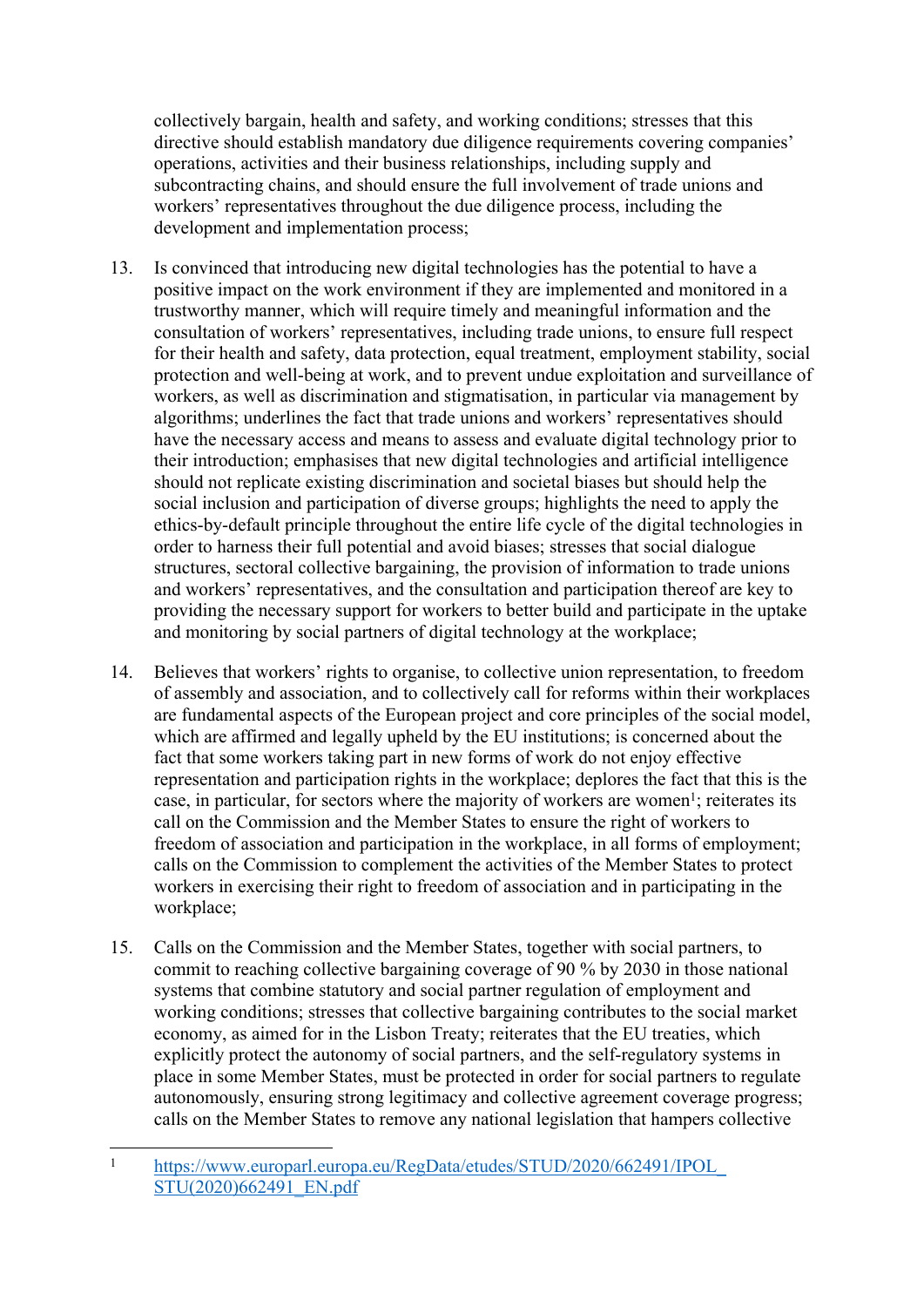bargaining, including by ensuring trade unions' access to workplaces for the purpose of organising;

16. Underlines that reforms in the Member States should not negatively affect collective bargaining, which needs to be promoted at sectoral level, including by supporting the capacity-building of social partners; urges the Commission and the Member States to fully involve social partners in EU policy-making; stresses that labour reforms at national level must contribute to the implementation of the EPSR, including Principle 8 on social dialogue and the involvement of workers, collective bargaining and respect for the autonomy of social partners and the rights to collective action and to be informed and consulted in good time on the transfer, restructuring and merging of undertakings, and on collective redundancies; calls on the Commission to analyse labour reforms in the national recovery and resilience plans on these specific aspects;

#### *A new framework for information, consultation and board-level representation*

- 17. Stresses the need to thoroughly enforce, evaluate and where necessary based on this evaluation – strengthen and consolidate all the relevant EU laws to ensure that informing and consulting employees is an integral part of company decision-making and that it takes place at the relevant level within companies;
- 18. Stresses the importance of ensuring timely and meaningful information and consultation across the EU, before management decisions are made which have a potential impact on workers, employment and working conditions, and about policies or measures, especially those with cross-border implications; emphasises that workers' representatives, including trade unions, must have access to the requisite expertise and support documentation regarding management decisions to assess the implications of these cross-border policies and processes for the workforce and to propose alternatives; stresses that a genuine dialogue on those alternatives must take place between trade unions, workers' representatives and management;
- 19. Highlights the importance of employees' representatives, and in particular the European works councils, participating meaningfully, after having been effectively informed and consulted, in the drawing up and implementation of transnational matters which significantly affect workers' interests; stresses that this should include matters which are of importance to the European workforce in terms of the scope of their potential effects or which involve transfers of activities between Member States; stresses that the EWC must be informed and consulted in matters relating, in particular, to the current situation and probable trends as regards employment and investments, and substantial changes concerning organisation, the introduction of new working methods or production processes, transfers of production, mergers, cut-backs, closures of undertakings, establishments or important parts thereof, and collective redundancies; stresses also that EWC engagement can develop and promote corporate culture and cohesion and that workers' representatives should take part in the development of social plans, with the aim of regulating changes that may affect workers and generate redundancies; believes that it is essential to strengthen European works councils, taking into account the differences in industrial relations systems in the Member States;
- 20. Notes that divergences persist between EU countries regarding the quality, timing and effectiveness of information and consultation before corporate decisions are made, and that restructuring processes are carried out differently across Europe; notes that dialogue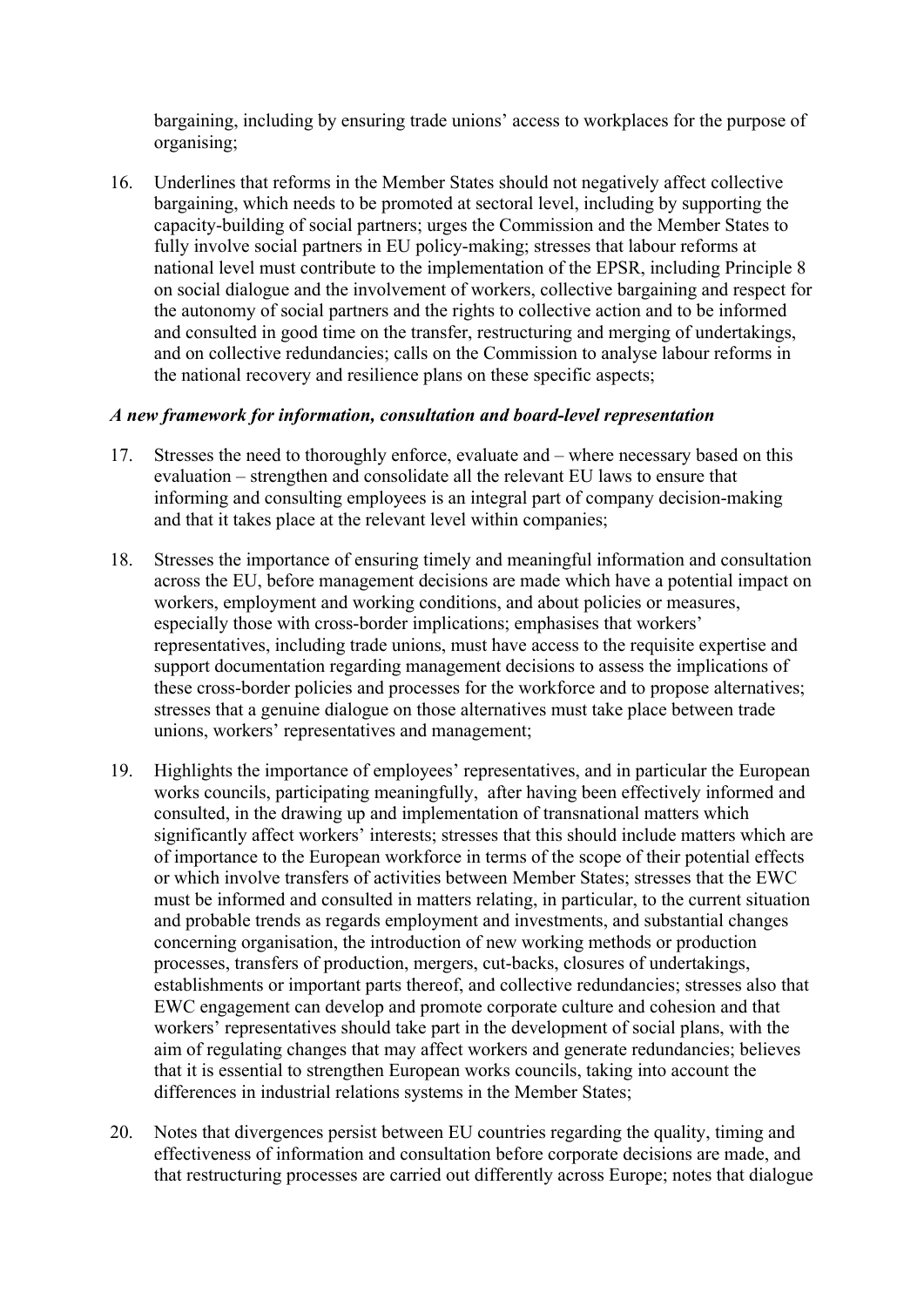about alternatives to redundancies and plant closures vary within the EU; recalls that it already proposed a legal framework<sup>1</sup> in 2013 as regards informing and consulting workers, and the anticipation and management of restructuring, with a view to shaping sustainable and socially inclusive restructuring and leaving no worker behind; believes that a coherent EU strategy is essential in order to equip companies and workers to cope with a fair green and digital transition;

- 21. Stresses that the right of employees to information and consultation should always be ensured in a timely manner and address the potential quantitative and qualitative effects on employment and working conditions and the changes deriving from digital technologies and applications to improve existing business processes and workforce efficiency; points out that the informing of workers and their consultation and boardlevel participation are effective tools in enforcing workers' rights;
- 22. Calls for the EU to ensure that employees are also represented on boards in companies that make use of EU legislation<sup>2</sup> for the purposes of cross-border company restructuring and mobility; stresses the need for gender-balanced boards, both in terms of employee seat numbers and the board overall; reiterates its call on the Council to end its blocking of the Women on Boards Directive, reflecting the fact that, in order to achieve participatory workplaces, gender equality must be ensured at all levels;
- 23. States that much remains to be done to ensure gender equality and equal opportunities in all aspects of worker participation across the EU, as well as proper representation of employees with disabilities; notes that persistent gender inequality is also reflected in women's limited access to leadership and representative positions in the workplace; reiterates that gender equality and diversity in boardrooms represent a key democratic principle with positive economic side effects; calls for the introduction of additional measures, in consultation with the social partners, to ensure balanced representation and gender equality; notes that gender quotas contribute to the achievement of more diversity, gender equality and equitability throughout all decision-making bodies;
- 24. Considers that companies should make progress in guaranteeing diversity and gender equality, including through equal pay in the workplace; urges the Council to make progress on the Women on Boards Directive; calls for the application of the 40 % quota to both non-executive and executive boards (independently considered), both in private and public owned companies, with national legislation to be adapted progressively;
- 25. Calls on the Commission to follow up on the priorities included in the EU Gender Equality Strategy 2020-2025 and, in particular, to ensure that the proposal for a directive on improving the gender balance among non-executive directors of companies listed on stock exchanges and related measures is released in the Council;
- 26. Calls on the Commission, following its anticipated impact assessment and in consultation with social partners, to introduce a new framework directive on workers' information, consultation and participation for European companies, and for companies that use EU company mobility instruments, in order to establish minimum standards on

<sup>&</sup>lt;sup>1</sup> https://eur-lex.europa.eu/legal-content/EN/TXT/?uri=uriserv%3AOJ.C .2015. [440.01.0023.01.ENG&toc=OJ%3AC%3A2015%3A440%3ATOC](https://eur-lex.europa.eu/legal-content/EN/TXT/?uri=uriserv%3AOJ.C_.2015.440.01.0023.01.ENG&toc=OJ%3AC%3A2015%3A440%3ATOC)

<sup>2</sup> Directive (EU) 2019/2121; Directive 2001/86/EC; and Directive 2003/72/EC.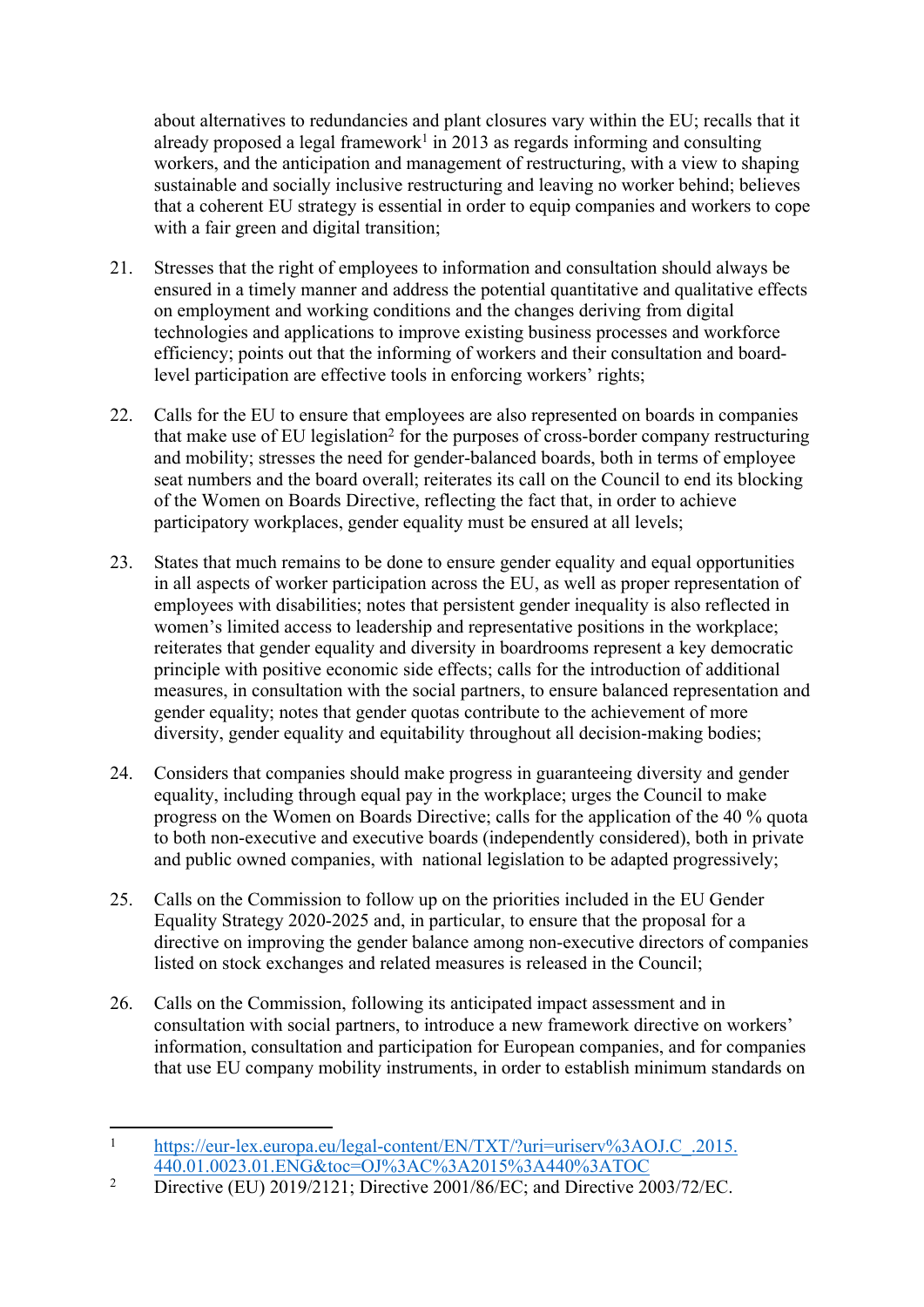issues such as anticipating change, including with regard to measures concerning climate change, digital transformation and restructuring, in particular at company level;

- 27. Stresses that some shortcomings in EU law would be overcome by introducing thresholds for a minimum EU standard of board-level representation under this new framework directive; considers, to this end, that the number/proportion of seats on boards for workers' representatives should range from a few seats to parity, depending on the number of employees in the company and its subsidiaries;
- 28. Recalls that the European Works Council Directive is part of the EU *acquis* on the right of employees to participation, information and consultation; expresses concern over shortcomings in the directive's design, notably the enforcement and effectiveness of information and consultation rights, and deplores the opportunity missed in 2008 to further develop and significantly improve the directive;
- 29. Highlights the need to raise awareness of EWCs among employee and management representatives; stresses that EWCs are unique transnational bodies<sup>1</sup> set up for the purpose of informing and consulting employees and building and promoting corporate identity, and that they are affected by the level or intensity of industrial relations and policy frameworks; regrets the fact that the financial, material and legal resources needed to enable EWCs to perform their duties in an appropriate manner are not always provided by central management; calls on the Commission to explore the actions needed to improve workers' participation and better enforcement of the European Works Council Directive, and, if needed, to propose a revision of the directive with a view to strengthening the right of employee representatives to information and consultation, particularly during restructuring processes;
- 30. Calls on the Commission and the Member States to promote the strengthening of information and consultation rights to ensure that the EWC's opinion is taken into account in company decisions and is delivered before consultation is completed at the respective level and before the governing bodies come to a decision; calls on the Commission, moreover, to strengthen enforcement mechanisms, on Member States to ensure effective access to justice for special negotiation bodies, and on EWCs to introduce effective, dissuasive and proportionate penalties in order to secure compliance, put an end, after more than 20 years, to exemptions for old, so-called voluntary pre-directive agreements, to aim to clarify the concept of the 'transnational character of a matter' in the context of the European Works Council Directive, to prevent the abuse of confidentiality rules as a means to limit access to information and effective participation, to strengthen the subsidiary requirements and to ensure the efficient coordination of information, consultation and participation at local, national and EU levels;

 $\circ$ 

<sup>1</sup> [https://www.eurofound.europa.eu/observatories/eurwork/industrial-relations](https://www.eurofound.europa.eu/observatories/eurwork/industrial-relations-dictionary/european-works-councils)[dictionary/european-works-councils:](https://www.eurofound.europa.eu/observatories/eurwork/industrial-relations-dictionary/european-works-councils) 'European works councils (EWCs) are standing bodies that facilitate the information and consultation of employees in European companies and European groups of companies, as required by the 1994 European Works Council Directive'.